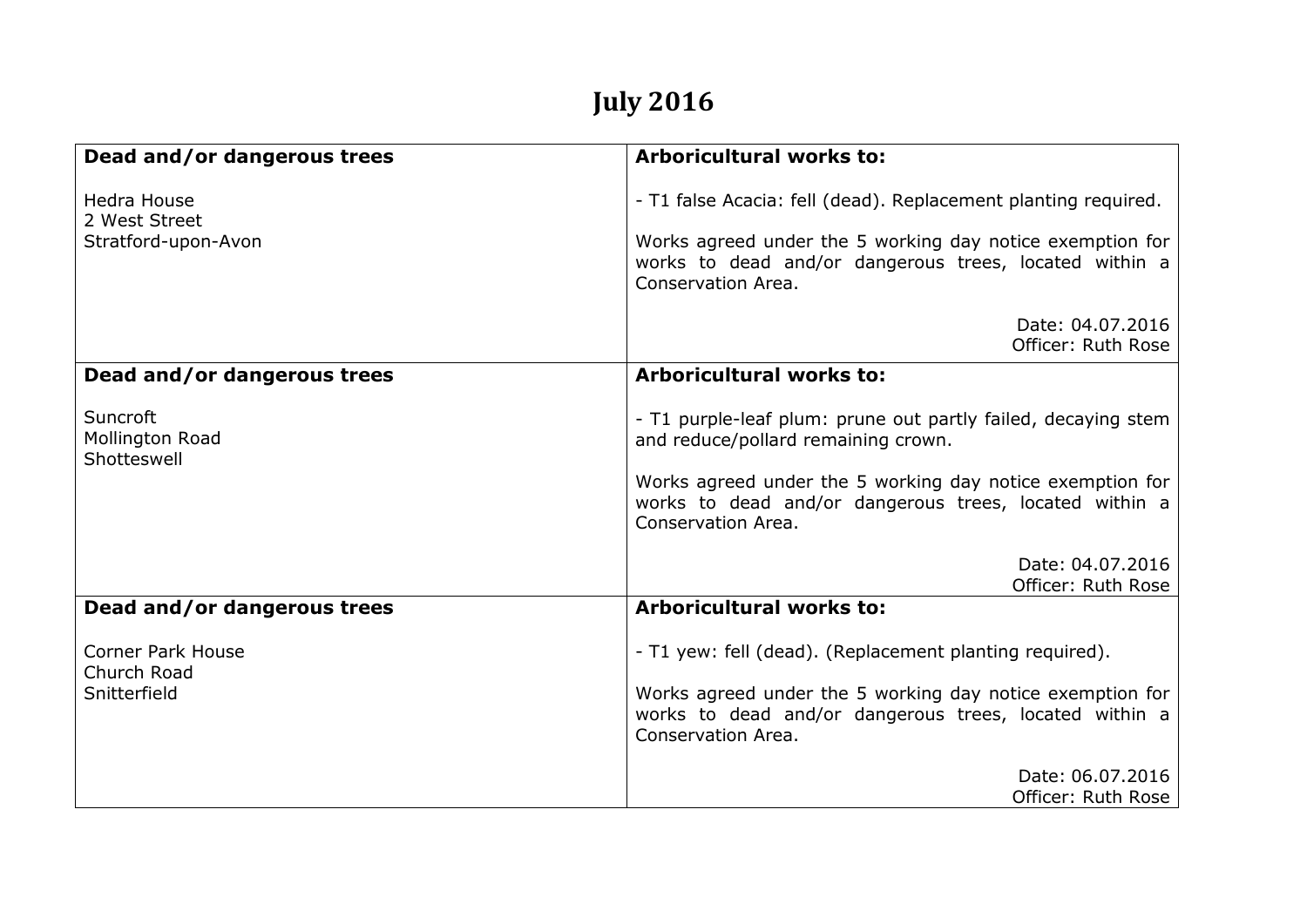| Dead and/or dangerous trees                                         | <b>Arboricultural works to:</b>                                                                                                                                                                                                                                             |
|---------------------------------------------------------------------|-----------------------------------------------------------------------------------------------------------------------------------------------------------------------------------------------------------------------------------------------------------------------------|
| <b>Bitham Hall</b><br>Avon Dassett                                  | - T1 Holm oak: fell. (No replacement planting required given<br>presence of other trees)<br>Works agreed under the 5 working day notice exemption for<br>works to dead and/or dangerous trees, located within a<br>Conservation Area.                                       |
|                                                                     | Date: 07.07.2016<br>Officer: Ruth Rose                                                                                                                                                                                                                                      |
| Dead and/or dangerous trees                                         | <b>Arboricultural works to:</b>                                                                                                                                                                                                                                             |
| The Merse Furlong<br>4 Gunn Court<br>Park Lane<br><b>Great Alne</b> | - T1 elm: Fell (dead)<br>Roadside Hedge: Cut back hedge from footpath and lift elms<br>over highway to give highway clearance.<br>Works agreed under the 5 working day notice exemption for<br>works to dead and/or dangerous trees, located within a<br>Conservation Area. |
|                                                                     | Date: 06.07.2016<br>Officer: Ruth Rose                                                                                                                                                                                                                                      |
| Dead and/or dangerous trees                                         | <b>Arboricultural works to:</b>                                                                                                                                                                                                                                             |
| Old School Village Hall<br>Church Hill<br>Warmington                | - T1 sycamore: pollard. (Partial crown failure).<br>Works agreed under the 5 working day notice exemption for<br>works to dead and/or dangerous trees, located within a                                                                                                     |
|                                                                     | Conservation Area.<br>Date: 07.07.2016                                                                                                                                                                                                                                      |
|                                                                     | Officer: Ruth Rose                                                                                                                                                                                                                                                          |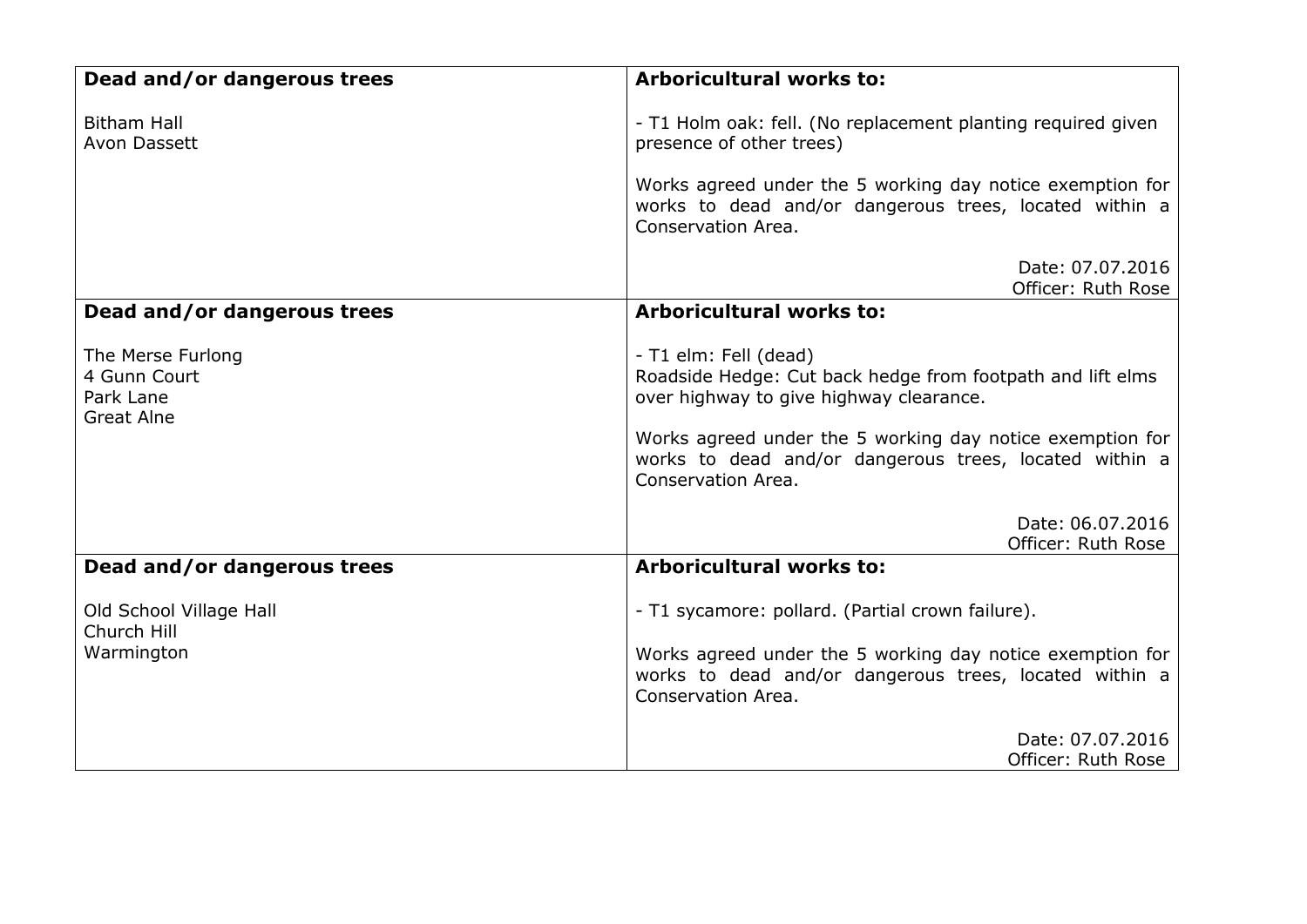| Dead and/or dangerous trees                      | <b>Arboricultural works to:</b>                                                                                                           |
|--------------------------------------------------|-------------------------------------------------------------------------------------------------------------------------------------------|
| <b>Tysoe Manor</b><br>Shipston Road              | - T1 willow: pollard at 50-60% of height. (storm damaged).                                                                                |
| <b>Upper Tysoe</b>                               | Works agreed under the 5 working day notice exemption for<br>works to dead and/or dangerous trees, located within a<br>Conservation Area. |
|                                                  | Date: 20.07.2016<br>Officer: Ruth Rose                                                                                                    |
| Dead and/or dangerous trees                      | <b>Arboricultural works to:</b>                                                                                                           |
| St Marys Church<br>Main Street<br><b>Tysoe</b>   | - T1 sweet chestnut: removal of major deadwood and<br>defective branchwork following storm damage.                                        |
|                                                  | Works agreed under the 5 working day notice exemption for<br>works to dead and/or dangerous trees, located within a<br>Conservation Area. |
|                                                  | Date: 21.07.2016<br>Officer: Ruth Rose                                                                                                    |
| Dead and/or dangerous trees                      | <b>Arboricultural works to:</b>                                                                                                           |
| Stone House<br><b>Bishops Hill</b><br>Lighthorne | -T1 larch: fell (dead)<br>-T2 ash pollard: fell (dead)                                                                                    |
|                                                  | Works agreed under the 5 working day notice exemption for<br>works to dead and/or dangerous trees, located within a<br>Conservation Area. |
|                                                  | Date: 21.07.2016<br>Officer: Ruth Rose                                                                                                    |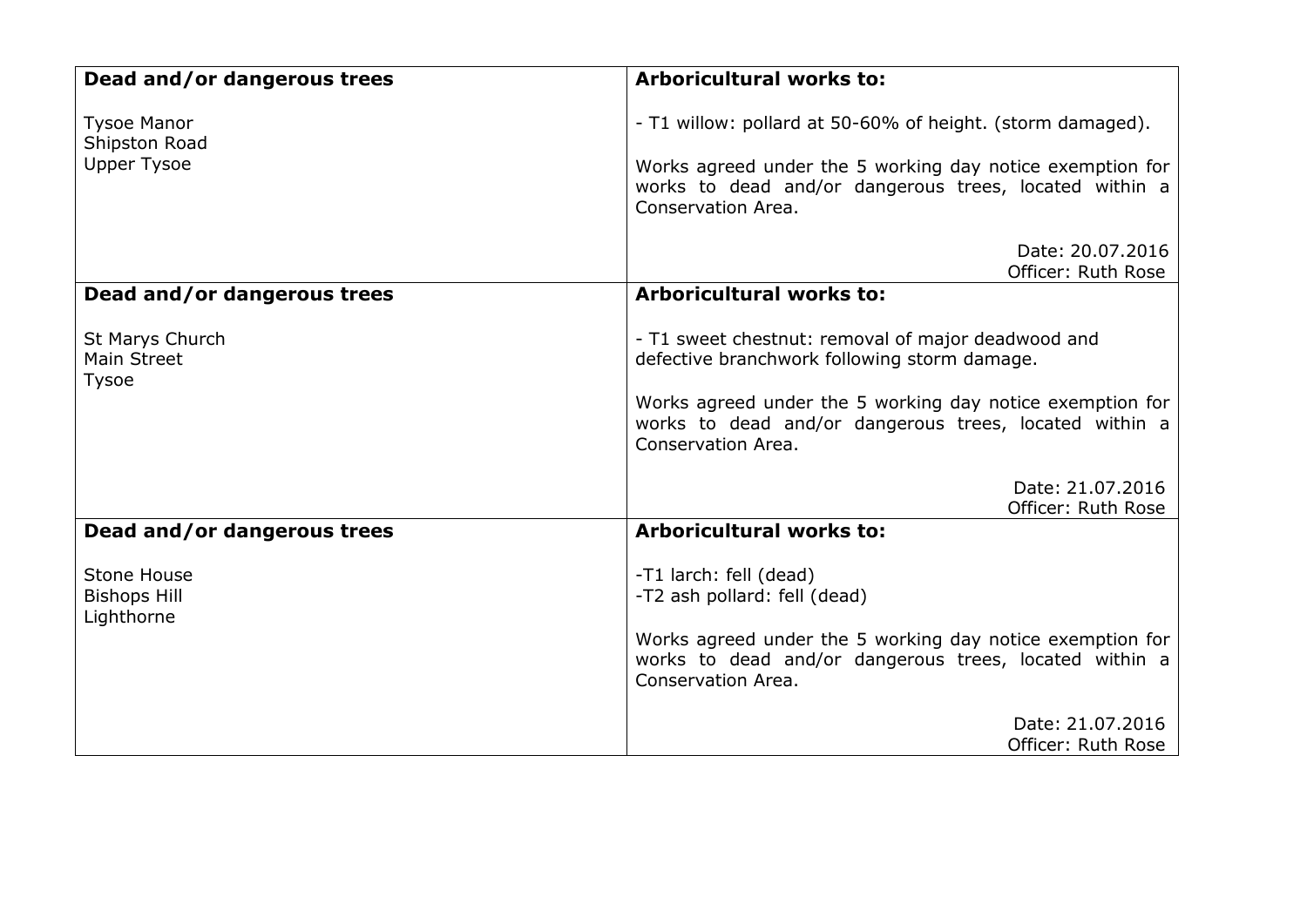| Dead and/or dangerous trees                      | <b>Arboricultural works to:</b>                                                                                                                                                                                                                                                                                                                                                                                                                                                                                                                                                                                                                     |
|--------------------------------------------------|-----------------------------------------------------------------------------------------------------------------------------------------------------------------------------------------------------------------------------------------------------------------------------------------------------------------------------------------------------------------------------------------------------------------------------------------------------------------------------------------------------------------------------------------------------------------------------------------------------------------------------------------------------|
| Church Lane and<br>Campbell Close<br>Shottery    | - G1, elms adjacent to Church Lane: fell (dead).<br>- G2, Prunus adjacent to Church Lane: removal of dead<br>branches.<br>- T1 pine adjacent to Church Lane: removal of dead branch<br>over highway.<br>- T2 elm within rear garden of 10 Campbell Close: removal of<br>dead branches.<br>- T3 Laburnum to rear of 33 Campbell Close: fell (dead and<br>ivy-clad).<br>- T4 sycamore adjacent to 32 Campbell Close (located off-<br>site): remove dead and hung-up branches overhanging<br>development.<br>Works agreed under the 5 working day notice exemption for<br>works to dead and/or dangerous trees, located within a<br>Conservation Area. |
|                                                  | Date: 18.07.2016<br>Officer: Ruth Rose                                                                                                                                                                                                                                                                                                                                                                                                                                                                                                                                                                                                              |
| Dead and/or dangerous trees                      | <b>Arboricultural works to:</b>                                                                                                                                                                                                                                                                                                                                                                                                                                                                                                                                                                                                                     |
| Stone House<br><b>Bishops Hill</b><br>Lighthorne | - T1 ash: fell (root damage due to installation of approved<br>garage building. Tree not shown to be removed on approved<br>garage building plan).                                                                                                                                                                                                                                                                                                                                                                                                                                                                                                  |
|                                                  | Works agreed under the 5 working day notice exemption for<br>works to dead and/or dangerous trees, located within a<br>Conservation Area.                                                                                                                                                                                                                                                                                                                                                                                                                                                                                                           |
|                                                  | Date: 26.07.2016<br>Officer: Ruth Rose                                                                                                                                                                                                                                                                                                                                                                                                                                                                                                                                                                                                              |